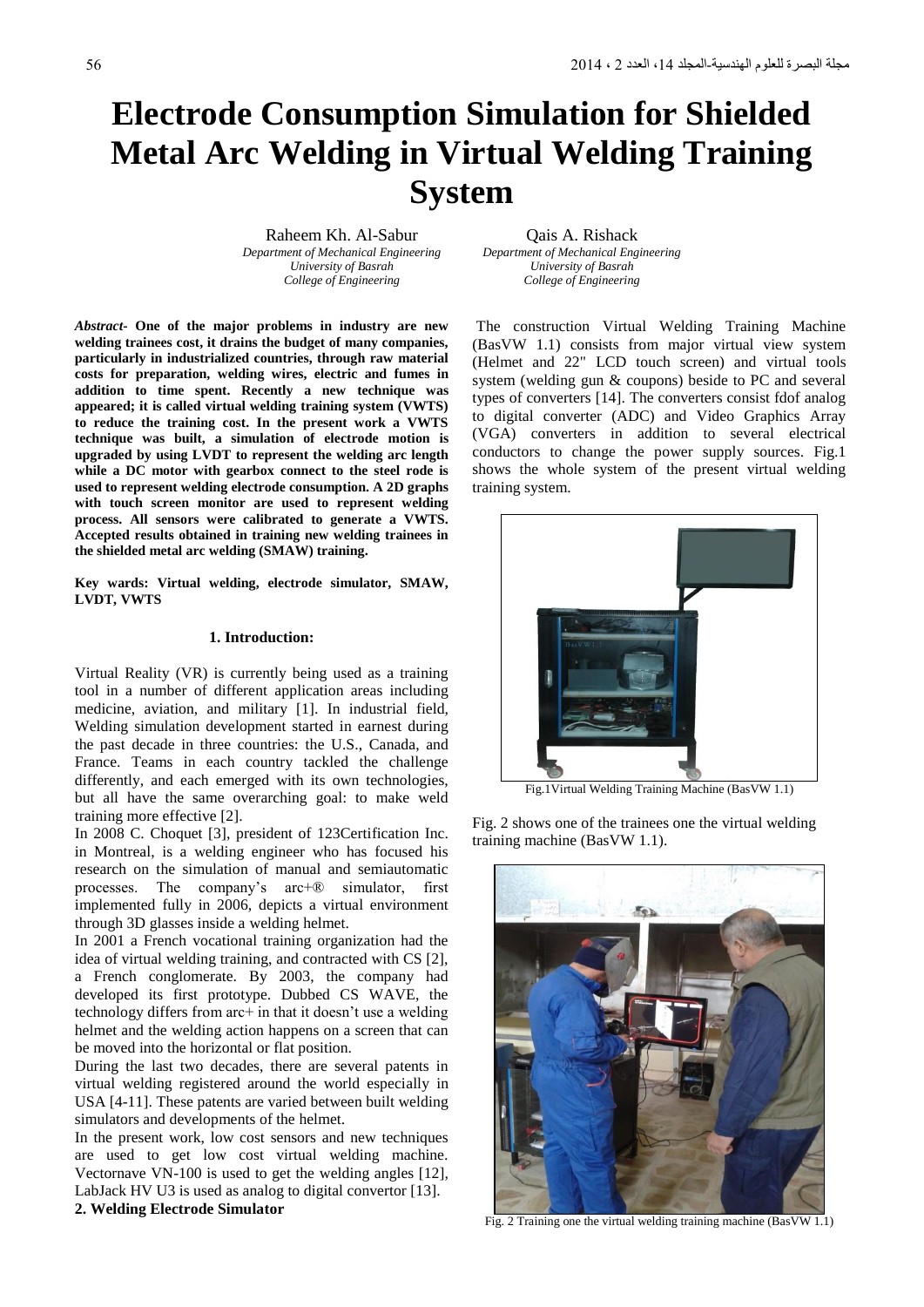The construction welding gun simulator consists of several sensors and 12V DC motor. The main purpose of the welding gun simulator is to produce a simulated environment of the real welding process especially in shielded metal arc welding (SMAW). A steel screw shaft with small gearbox connects with 12V DC motor are used to represent the consumption of the real welding electrode as indicated in Fig.3. The arc length sensor, electrode consumption sensor, travel speed sensors and welding angles sensors will be studied.



Fig. 3 welding electrode simulator

## **2.2 LVDT Displacement Sensor**

The linear variable differential transformer (LVDT) is an electromechanical device that produces an electrical output proportional to the displacement of a separate nonmagnetic movable core [15]. The LVDT is a high-tech instrument used to measure the elongation, vibration, thickness, expansion and so on. DC LVDT performs excellently from 9-28 voltage DC power supply, suitable for high precision and high repeatability measurements with output standard signal of 0-5v or 4-20mA [15], the widely range of this type of sensor is considered as the cause of using it in this project.

## **2.3 Arc Length Sensor**

The Arc Length is the term used to describe the distance from the tip of the electrode to the base metal and can be varied from lightly touching the metal at an angle sufficient to maintain an arc to a distance far enough from the base metal to extinguish the arc [16].

If the electrode is held in contact with the work using a slight angle to maintain the arc, it is referred to as the drag technique. This technique is often used to weld in the flat and horizontal positions, especially with larger or iron powder electrodes. If contact with the base metal is made too quickly however; the electrode will stick or freeze to the metal. Another method to employ is to allow a slight gap between the electrode tip and the base metal. The length of the arc gap affects the appearance of the weld.

The correct arc length may vary according to the type of electrode and the position of welding [17] .

One of the major difficulties in virtual welding systems is how to represent arc welding to get the actual distance between the tips of electrode and welding coupons.

Several methods are used around the world to represent arc length; the results of these methods depend upon the type of sensors. Ultrasound, infrared (IR) and laser sensors are used for this purpose, in IR and ultrasound sensors the cost of the system considered as accepted or cheap but the results are not quite good since in most types of the IR and ultrasound the accuracy range is  $\pm 2$  cm while in the laser sensor the results are quite good but the cost is very expensive as compare with the IR and ultrasound types.

## **2.4 Recommended Arc Length**

Controlling the arc length is very important by making sure that the electrode is not too close to the base metal. If the electrode is too close or the arc length is too short, the weld will be bad. [18]

The correct arc length varies with each electrode and application. As a good starting point, arc length should not exceed the diameter of the metal portion (core) of the electrode, e.g. a 3.2 mm (1/8-in.) 6010 electrode is held about 3.2 mm (1/8 in.) off the base material. The optimal arc length, or distance between electrode and puddle, is the same as the diameter of the electrode (the actual metal part within the flux covering) [18].

In the virtual welding training system it is very important to represent the behavior of arc length change. The arc length change is depending upon the feedback of the input voltage value of LVDT to the ADC as illustrated below:

 When the value of the arc length sensor (LVDT) is lower than with minimal recommended arc length value, the system will be indicated (stick), while when the LVDT value is greater than the recommended arc length value, the system will stop the virtual welding process.

 When the value of LVDT is between the maximum and minimum recommended arc length values, the helmet 8" DVD screen will receive data from PC (virtual welding process). In this case, the software provides two parallel lines indicate the variation of arc length as shown in Fig. 4. The distance between the two parallel lines varied according to the value of arc length sensor (LVDT), when the value of arc length sensor (LVDT) within the recommended values, the color of the two parallel lines will be green, otherwise the two parallel lines color will be red which mean in general the trainee must be stopped the process since the maximum recommended value, the software will change helmet 8" DVD screen source from PC (wilding process) to source of AV camera.



Fig. 4 Two colored parallel lines indicate the recommended arc length

# **2.5 Electrode Consumption Sensor**

The burn off rate or the linear rate of consumption of a consumable electrode is considered as one of the main parameters in the welding process [19].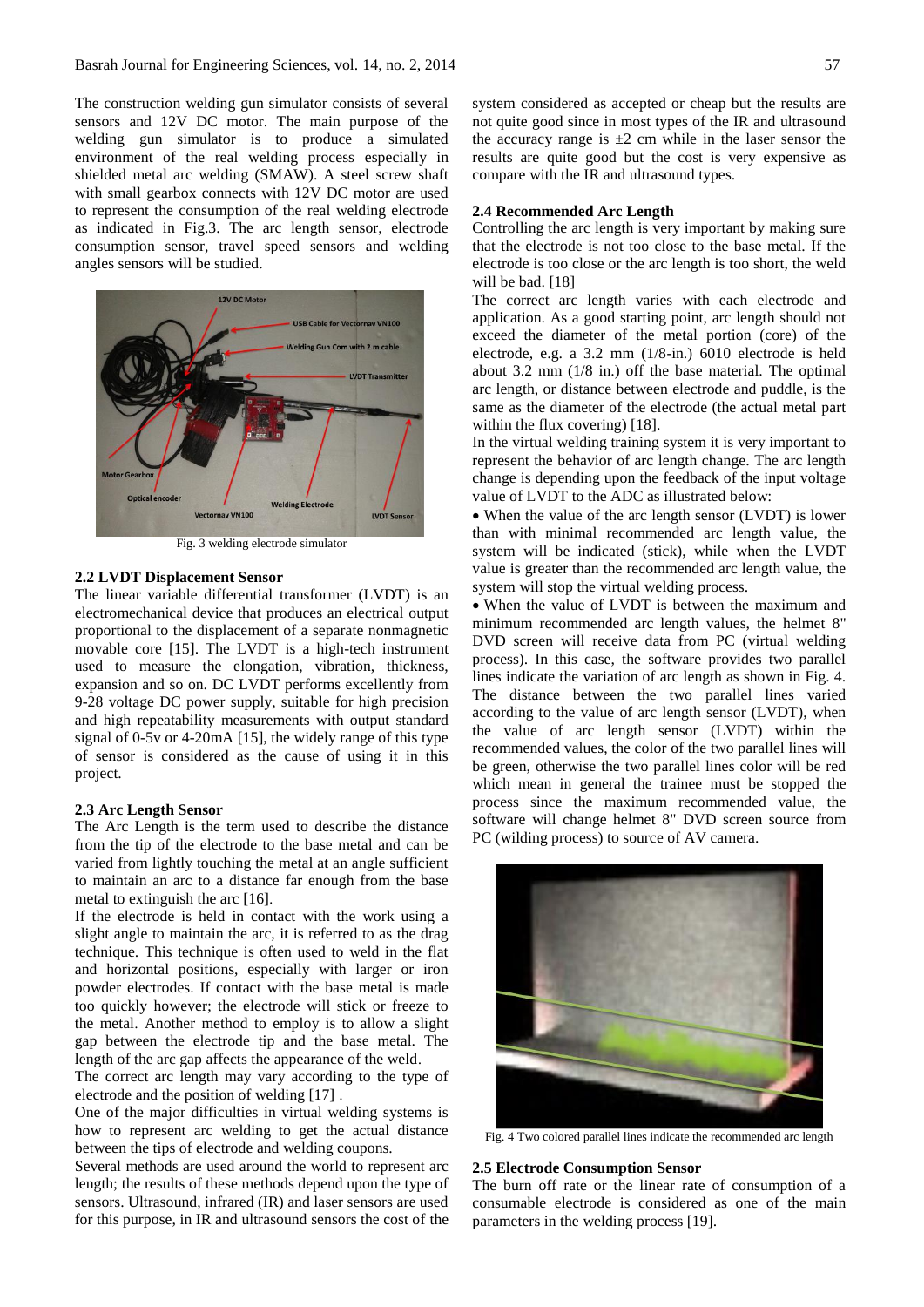A 12V DC motor, small gearbox and a rotary optical encoder are used to control a screwed shaft to make a simulation for the welding electrode consumption as indicated in Fig. 5. A rotating optical encoder is connected to the motor shaft to make a feedback for a corrected length of the electrode shaft between any two welding processes; the data is transferred from the optical encoder to the ADC.



Fig. 5 motor control circuit

The position of the electrode is considered as a function of the electrode length. Thus, when the position of the electrode indicated zero position that means the electrode length is the total length (30 cm) while when the position of the electrode indicates 30 cm that means the electrode must be replaced and between these values it is considered as the present length of welding electrode.

## **2.6 Travel Speed Sensors**

The rate of travel across the joint is called as speed of travel and it is controlled by the welder during welding and greatly affects the appearance and strength characteristics of the weld [17]. Two types of sensors are used to represent the speed of travel, IR and Ultrasound sensors connected with programming timer. LV Max Sensor EZ4 ultrasound from maxbotix.com [15] and Sharp 2D120X infrared are used.

To represent a travel speed in virtual system three types of sensors are used, an ultrasound sensor, infrared sensor, and an image processing obtained from an output welding view. In the present work, both IR sensor and ultrasound sensor are constructed in the welding gun simulator where the data is received to the PC via ADC.

A package model is built and connected to ADC system be connected with PC.

The overall flowchart of electrode consumption simulation for shielded metal arc welding in virtual welding training system can be shown in Fig. 6.



Fig. 6 Overall flowchart of electrode consumption simulation

**3. Welding Sensors Calibration**

# **3.1 Arc Length Calibration**

A Linear Variable Differential Transformer (LVTD) sensor is used to study the effect of welding arc length. The welding arc length is a major important since it limits the nature of the result welding layer and the spatters. The output voltage is compared with vernier measurement to get the displacement.

Fig. 7 indicates the variation of the arc length relative to the LVDT output voltage.



Fig. 7 Relation between welding arc length and output voltage of LVDT sensor.

A polynomial calibration equation can be given to get the required distance from the output voltage of LVDT.  $Arc Length(distance) =$ 

$$
-0.004x^2 + 1.0711x + 2.1542 \tag{1}
$$

Where  $x$  represent the LVDT output voltage,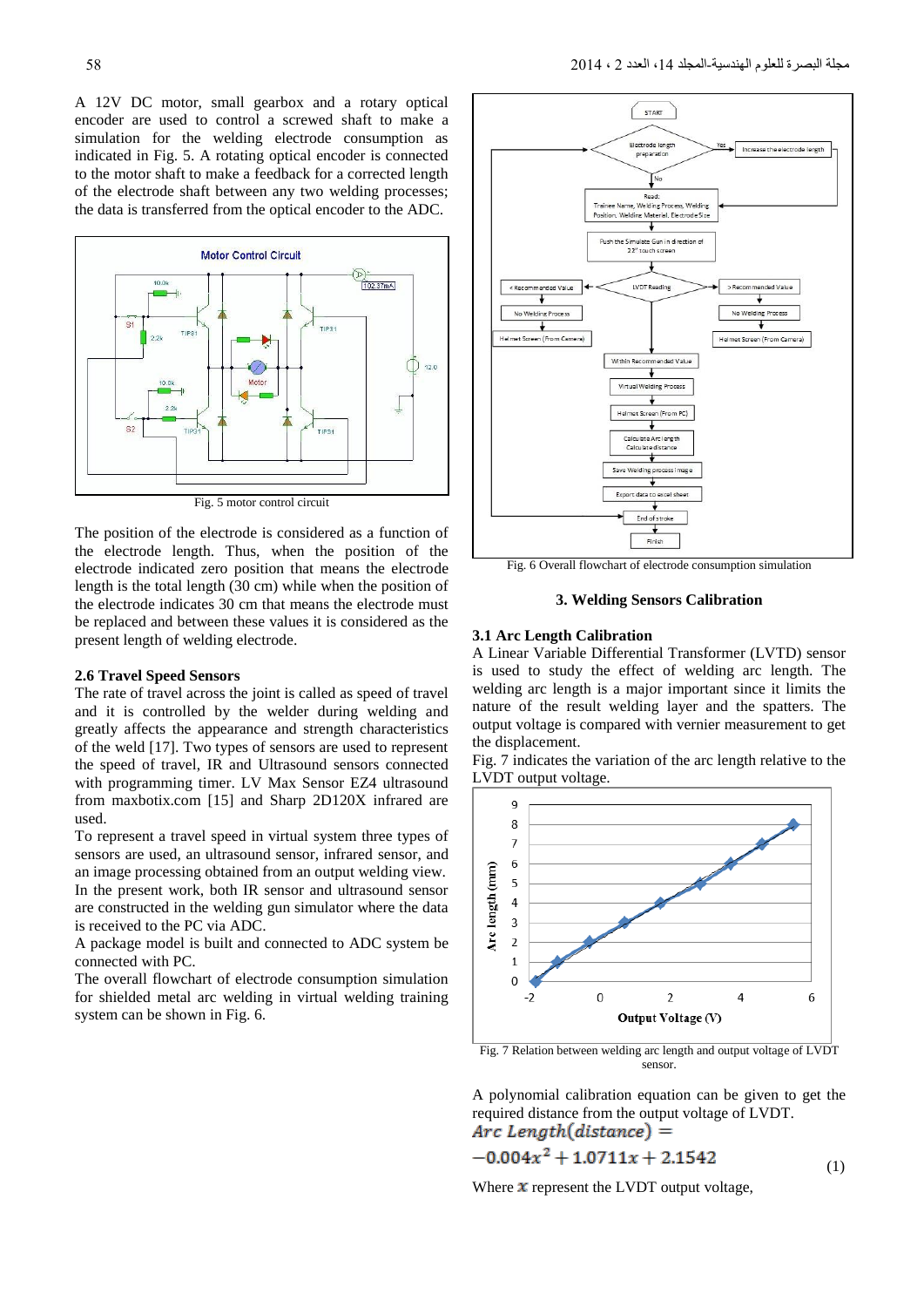The resulted equation gives a good approach for the real arc welding effect, where the displacement varies between 0 mm and 5 mm that is accepted with most Shielded Metal Arc Welding (SMAW) processes where the recommended value closed with welding electrode diameter [19]. In training courses, the trainees are widely used on welding electrode where the welding electrode diameter do not exceed the 5 mm.

Because of the low change between the maximum and minimum values of the welding arc length, there is a difficult to represent this change in the virtual environments, so that the resulted data from LVDT can be considered one of the advantages of the current project where all ultrasound and infrared sensors failed to represent the arc welding length. Although of the success of laser sensor to represent the arc welding length but their cost is very expensive, so that the LVDT sensor date is accepted as compared between the response to the representation and the cost.

## **3.2 Travel Speed Sensor Calibration**

One of the disadvantages of both Infrared and ultrasound sensors, is a dead region where the sensor does not able to recognize the nearest places to the sensor which is about 8- 10 cm, so although the low cost of such sensors but the problems of dead region can be limited the using of such sensors. Since the current project depending upon minimize the whole cost to the lowest price so that the using of such sensors considers as a necessary. In order to overcome the problem of dead region a reflecting wall constructs to reflect the signals of both sensor. MaxSonar®EZ4™ is used as ultrasound range finder sensor while GP2D120XJ00F used as infrared proximity sensor, the purpose of using both sensors is to get the best sensor performance to the construction model.

# **3.3 Electrode Consumption Calibration**

The total length of the constructed rod is 30 cm compatible to the E6010 Carbon Steel Electrode, the electrode is moving in both directions; forward and backward. In backward stroke, the virtual welding occurs while the forward stroke simulated new welding electrode replacement.

An optical rotary encoder with Labjack HV U3 are used to record the 12V DC motor pluses, the virtual welding system designed to read pulses on each 20 ms for 10 ms. The total number of pulses is divided by the total welding electrode length when the electrode from position in length 0 cm to position in length 30 cm and vise verse.

When the trainer prefer to weld and the arc length in accepted range (measured by LVTD sensor) the software send a signal to the DC motor to rotate in backward direction and the welding electrode length begin to decrease till:

- The trainer stops the power to the welding simulated gun.

- The arc length which is measured by LVTD became out of work range.

- The welding electrode length reaches to the 0 cm position.

#### **4. Case study**

In this case study, a straight bead on flat plate a plate is used with material Mild Steel of thickness of 3/16" (4.8 mm) and a single process of E6013-1/8"(3.2mm) electrode are used to represent the virtual welding process.

## **4.1 Effect of Welding Travel Speed**

There is no any direct method to get the welding travel speed; there are three approaches depending on divide the resulted welding distance to the time interval. So to find the welding travel speed, the required welding distance must be estimated. In current project three tools are used to get the welding distance; the first which is obtained from ultrasound sensor and the second which obtained from infrared sensor while the third depending upon analyzing the picture of the virtual welding view. In the third method the simulated welding electrode worked as a mouse , when it touch the 22" Screen the system indicated it position and when it is moved to another position the system also indicated the new position , so there is ability to find the difference between the two positions.

It is easy to get a proportion between the real dimensions of the 22" screen and the current picture of virtual welding view, so the dimensions which are obtained from the third method is a real dimensions.

Fig. 8 Welding distance measurement by using ultrasound and infrared and image analysis



Fig. 8 Welding distance measurement

The change of the welding distance in ultrasound is large than the distance change which measured by infrared and by using direct method by screen analysis. The reason may be belonged to the nature of this type since it is commercial one (less than 10\$), while the infrared is about 50\$.

In general, both ultrasound and infrared are used at the beginning of this project, but finally the using of touch screen coordinates and considering the simulated electrode as a mouse, so the screen coordinate will be used in the next sections.

In the first case study the trainee or student, learn to run a straight bead on flat plate. It is important to mention here that the constructed software provides 14 welding positions. The system covers Practice Plate, 1G Flat Groove, 2F Horizontal Tee, 2G Horizontal Groove, 2G Schedule40, 2G XXS, 3F Vertical Tee, 3G Vertical Groove, 4F Overhead Tee, 4G Overhead Groove, 5G Schedule40, 5G XXS, 6G Schedule40 and 6G XXS, while the current discussions covered only four positions Practice Plate, 1G Flat Groove, 2F Horizontal Tee, 3F Vertical Tee, and 4F Overhead Tee.

Figures 9-12 indicate the four attempts on virtual welding process of the trainee no.1, the welding parameters changes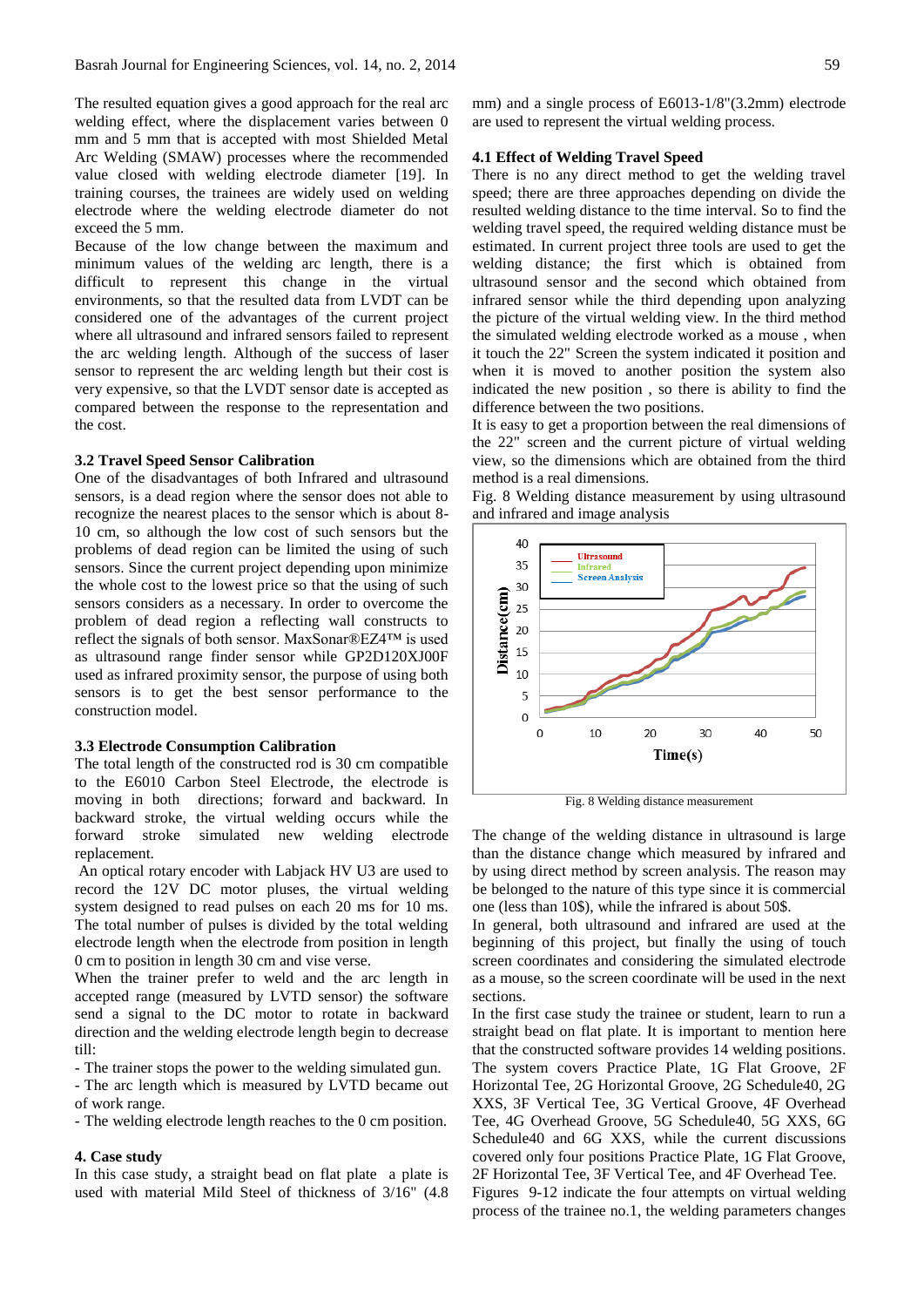will be discussed in next section. Fig. 9 shows a bad welding process with high welding travel speed, the trainee developed his skill in the second attempt and reduced the travel speed as indicated in Fig. 10 but the welding process stills listed within a bad welding process. In the Fig. 11 and 12 the welding process is became quite good.

Although Figures 10-12 give the user primary view about the trainees performance but it does not indicate the correct values of the welding angles, travel speed and welding arc length, which will be discussed in next sections.



Fig. 9 First attempt on Straight bead flat plate for trainee no.1



Fig. 10 Second attempt on Straight bead flat plate trainee no.1



Fig. 11 Third attempt on Straight bead flat plate for trainee no.1



Fig. 12 Fourth attempt on Straight bead flat plate for trainee no.1

In general, overall results of all attempts of trainee no.1 can be in indicated in table 1. The trainee no.1 began with high travel speed and then reduced his speed in second and third attempts but the travel speed still high until the fourth attempt when the trainee reduces the travel speed to the accepted value. It is important to mention here, there is no any recommended values for welding travel speed [19], it is depending on the type of plate flat or groove, diameter of the welding electrode, welding current and dimensions of the welding region area.

| Attempt | Welding<br><b>Distance</b><br>(cm) | Welding<br>Time(s) | travel<br>speed<br>(cm/s) |
|---------|------------------------------------|--------------------|---------------------------|
|         | 30                                 | 46                 | 0.652                     |
| 2       | 30                                 | 126                | 0.238                     |
| 3       | 30                                 | 114                | 0.263                     |
|         | 30                                 | 153                | 0.196                     |

**Table 1. Overall travel speed values on the first case study**

In the current work, also another two welding travel speed indicators are studied, the first depending on finding the travel speed at each point on the welding workpiece and the anther one depending on the whole view of the virtual welding process after finishing the process.

In the first method, the travel speed is calculated directly by using the formula shown below at any time.

$$
Travel Speed = \frac{ax}{dt} \tag{2}
$$

Where  $\frac{dx}{dx}$  is the difference between the current position

and the previous position of the welding electrode while  $dt$ is the difference between the current time and the previous time of the welding process.

Although the principle is correct but it gives a good results in welding process, since in welding processes, the welding does not occur as pure straight, it is occur on shapes of C, T, J, V, zigzag, etc.

The second method is achieved by using the whole view of virtual welding process, the whole view shows the accepted decision to tell the welding travel speed is fast , low or accepted, it is depending upon the width of the virtual welding in the result picture (see Figures 9-11). Fig. 9 shows the travel speed of the trainee varies from an accepted value at the beginning and then the travel speed is